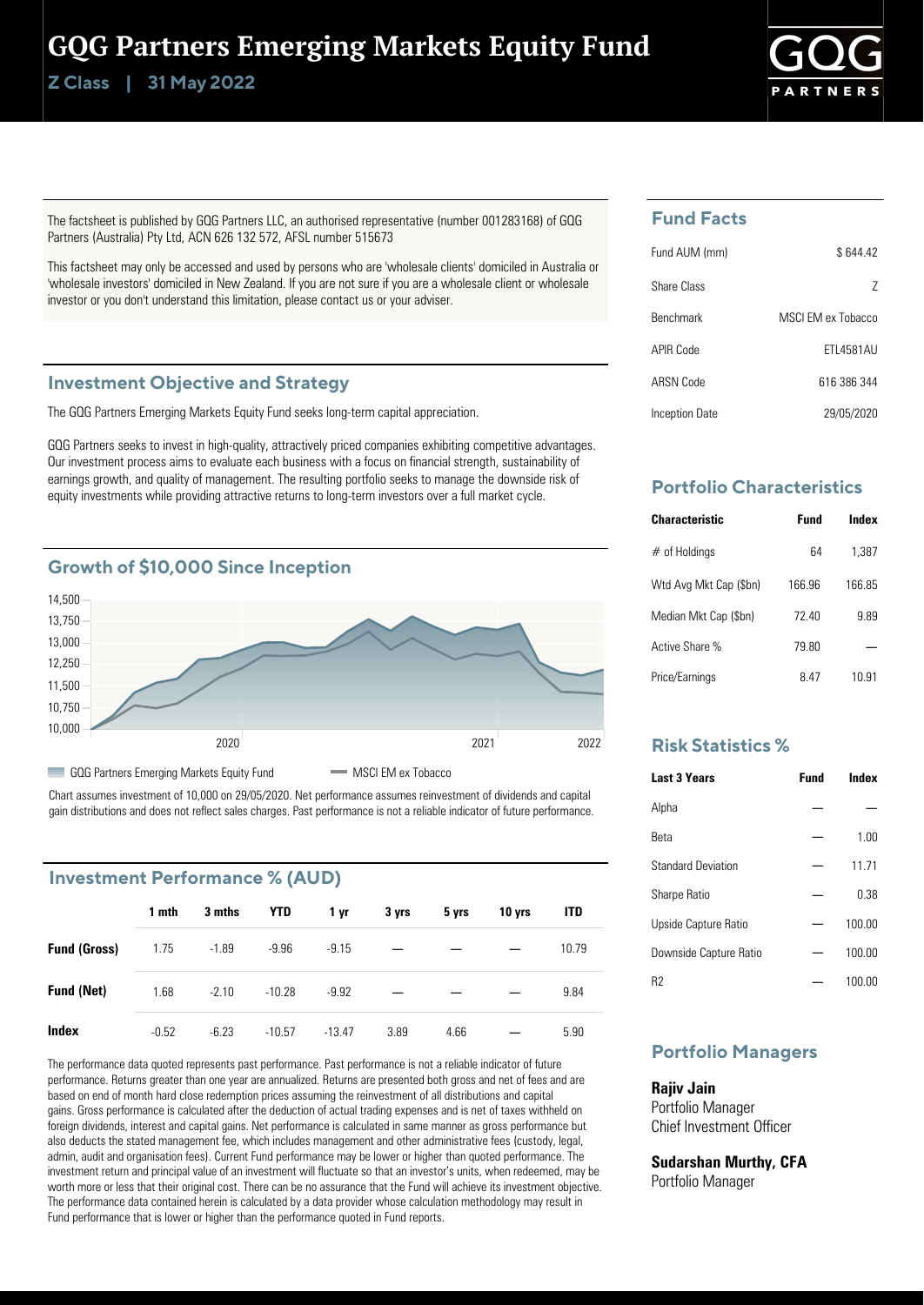# GQG Partners Emerging Markets Equity Fund

**Class | Z 31 May 2022**



### **Top 10 Holdings** (% total portfolio)

| Holding                                   | Fund |
|-------------------------------------------|------|
| Petroleo Brasileiro SA Petrobras          | 72   |
| Vale SA                                   | 56   |
| Housing Development Finance Corp Ltd      | 45   |
| Reliance Industries Ltd                   | 43   |
| <b>TotalEnergies SE</b>                   | 41   |
| Exxon Mobil Corp                          | 3.9  |
| Heineken NV                               | 37   |
| Taiwan Semiconductor Manufacturing Co Ltd | 36   |
| Infosys Ltd                               | 30   |
| Wal - Mart de Mexico SAB de CV            | 2.9  |
|                                           |      |
|                                           |      |

### **Sectors** (% portfolio equity)

| <b>Sector</b>                 | <b>Fund</b> | Index | Under/Over |
|-------------------------------|-------------|-------|------------|
| <b>Communication Services</b> | 4.1         | 10.2  |            |
| <b>Consumer Discretionary</b> | 3.4         | 12.9  |            |
| <b>Consumer Staples</b>       | 10.5        | 5.7   |            |
| Energy                        | 27.5        | 5.0   |            |
| <b>Financials</b>             | 23.1        | 21.9  |            |
| Healthcare                    | 3.3         | 3.6   |            |
| Industrials                   |             | 5.5   |            |
| Information Technology        | 8.7         | 21.2  |            |
| <b>Materials</b>              | 15.2        | 9.1   |            |
| <b>Real Estate</b>            | 0.6         | 2.1   |            |
| Utilities                     | 3.4         | 27    |            |

### **Fund Sector Over Time** (% portfolio equity)



### **Enquiries**

Wholesale Clients domiciled in Australia and Wholesale Investors domiciled in New Zealand can direct all enquiries, including requests for a Product Disclosure Statement (PDS) and accompanying Reference Guide free of charge, to:

**Laird Abernethy,** Managing Director GQG Partners (Australia) Pty Ltd ACN 626 132 572 AFSL number 515673 Email: labernethy@gqgpartners.com Tel: +61 2 9238 8093

### **Portfolio Holdings**

Portfolio holdings are subject to change without notice. Cash and cash equivalents represented 3.57% of the total portfolio.

Top ten holdings identified and described do not represent all securities purchased, sold, or recommended for inclusion in the Fund and no assumption should be made that such securities or future recommendations were or will be profitable in the future. Country allocations reflect the country of risk of the securities in the portfolio as assigned by Morningstar, though GQG's portfolios are constructed based upon GQG's assessment of each issuer's country of risk exposure, which may not be the same as Morningstar's country assignment.

#### **Fund Expense %**

| <b>Buy Spread</b>      | 0.30 |                                                       |
|------------------------|------|-------------------------------------------------------|
| <b>Sell Spread</b>     | 0.30 | *Inclusive of goods and<br>services tax (GST) and any |
| <b>Management Fee*</b> | 0.86 | reduced input tax credit                              |

### **Top 10 Countries** (% portfolio equity)